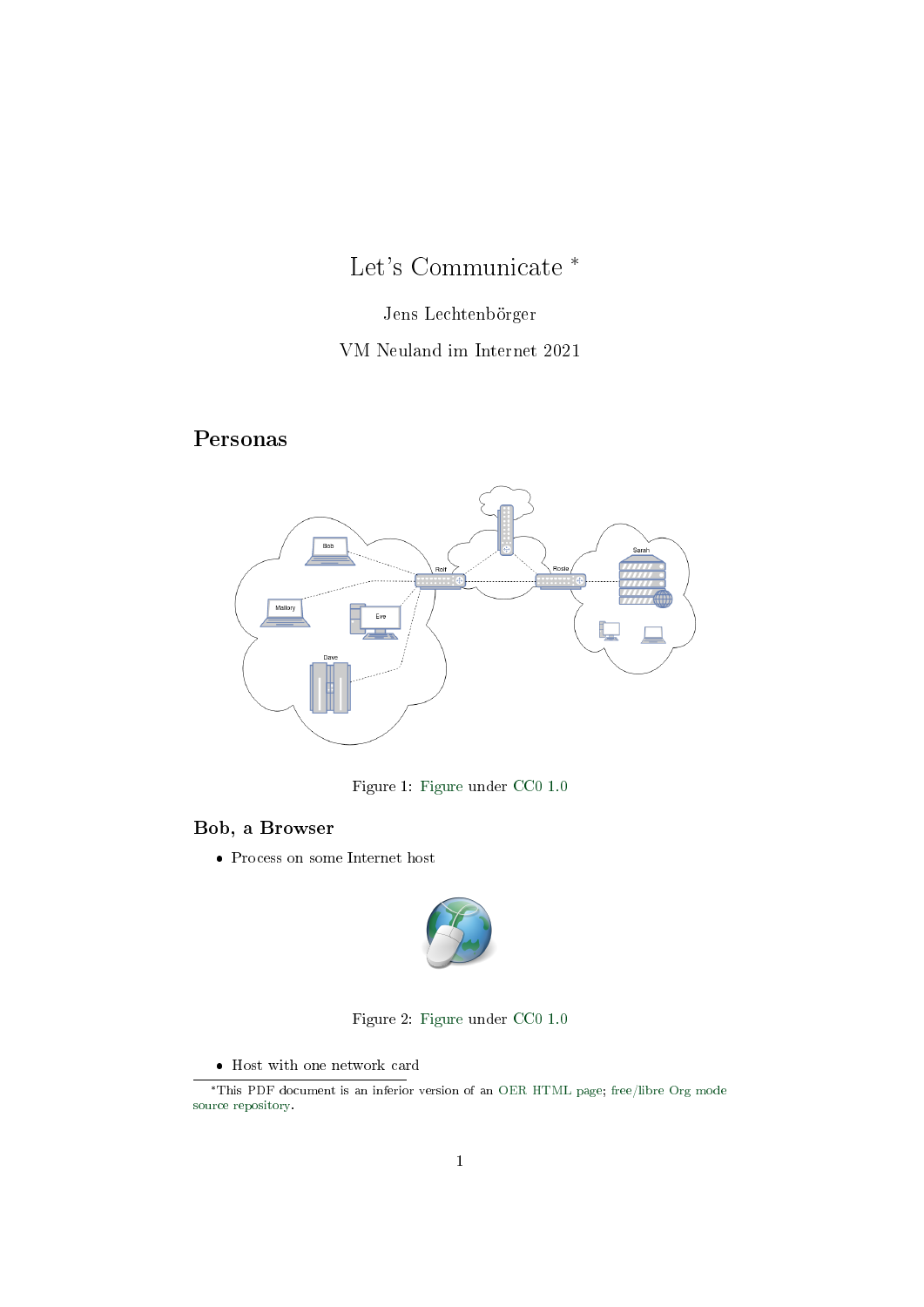- $-$  IP address  $10.0.0.42$
- $-$  MAC address  $0:0:0:0:0:42$
- Default router with IP address 10.0.0.1
- $-$  Name server with IP address  $10.0.0.2$

#### Routers: Rolf and Rosie

Each with lots of network cards, two relevant here



Figure 3: "Switch with cable nest" by [Justin Smith](https://en.wikipedia.org/wiki/User:J.smith) under [CC BY-SA 2.5;](https://creativecommons.org/licenses/by-sa/2.5/) from [Wikimedia Commons](https://commons.wikimedia.org/wiki/File:Switch-and-nest.jpg)

- Rolf, first network card
	- \* IP address 10.0.0.1
	- \* MAC address 0:0:0:0:0:1
- Rolf, second network card
	- \* IP address 128.42.42.1
	- \* MAC address 0:0:0:0:42:1
- Rosie, first network card
	- \* IP address 128.42.42.2
	- \* MAC address 0:0:0:0:42:2
- Rosie, second network card
	- \* IP address 128.176.6.1
	- \* MAC address  $0:0:0:0:6:1$

#### Sarah, the Web Server

DNS name www.wwu.de, listening on TCP port 80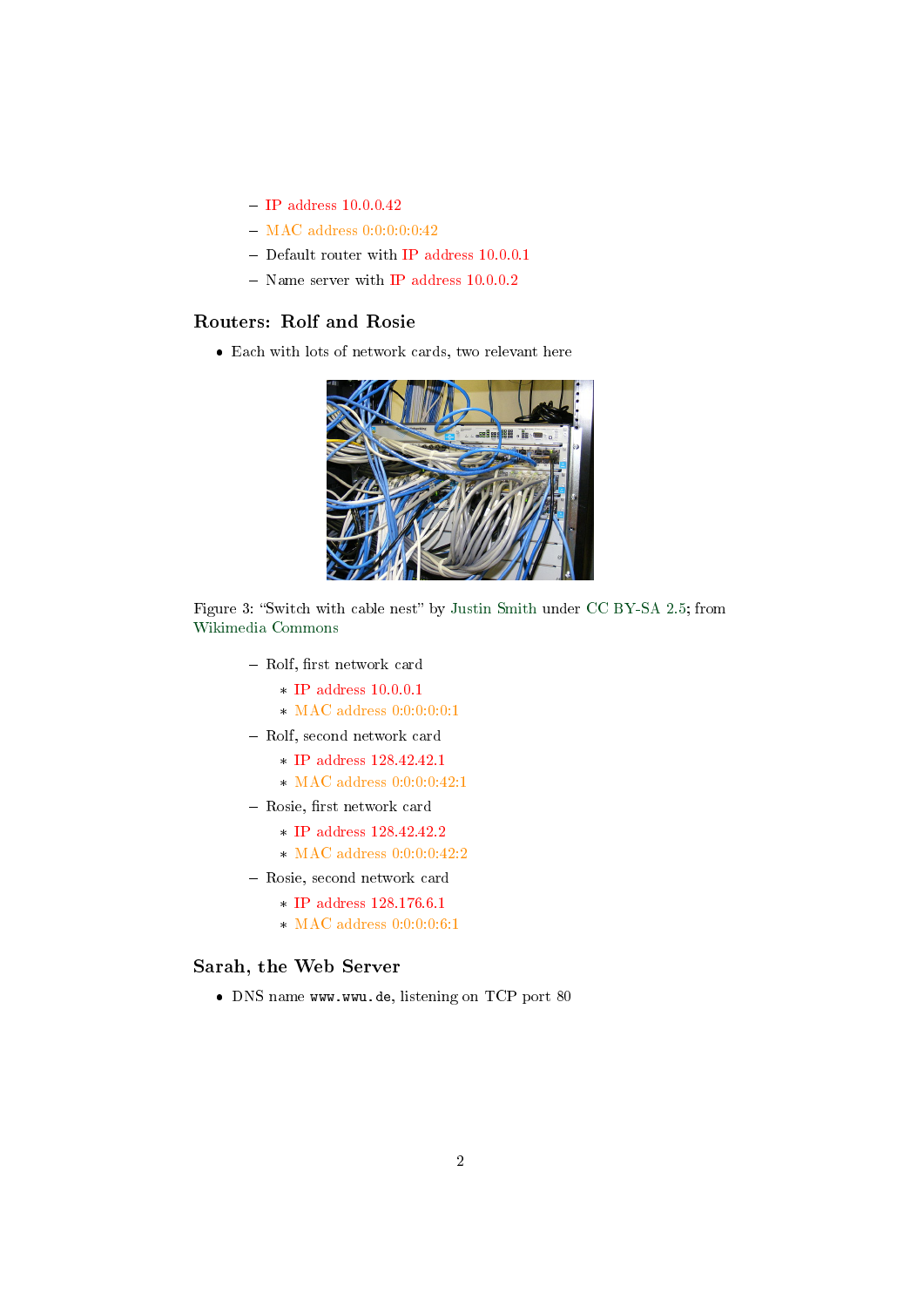

Figure 4: [Figure](https://commons.wikimedia.org/wiki/File:Power_backup_for_Network_Server.jpg) under [Public domain](https://creativecommons.org/publicdomain/zero/1.0/)

- One network card
	- $-$  IP address  $128.176.6.250$
	- $-$  MAC address  $0:0:0:0:6:250$

## Eve, a curious Eavesdropper

One network card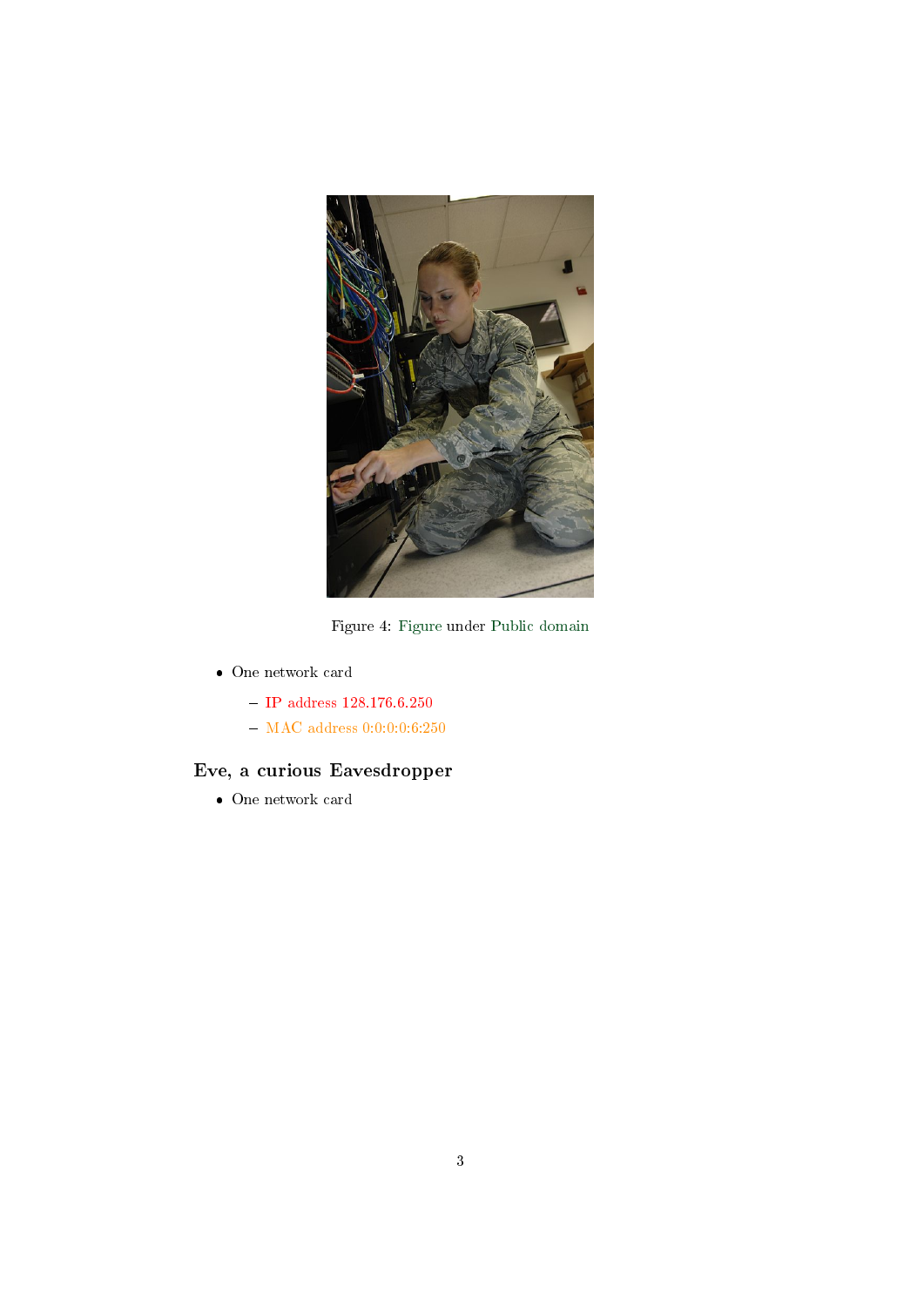

Figure 5: [Figure](https://commons.wikimedia.org/wiki/File:Vittorio_Reggianini_Eavesdropping.jpg) under [CC0 1.0](https://creativecommons.org/publicdomain/zero/1.0/)

- $-$  IP address  $10.0.0.5$
- $-$  MAC address  $0:0:0:0:0:5$

## Mallory, the Malicious Attacker

One network card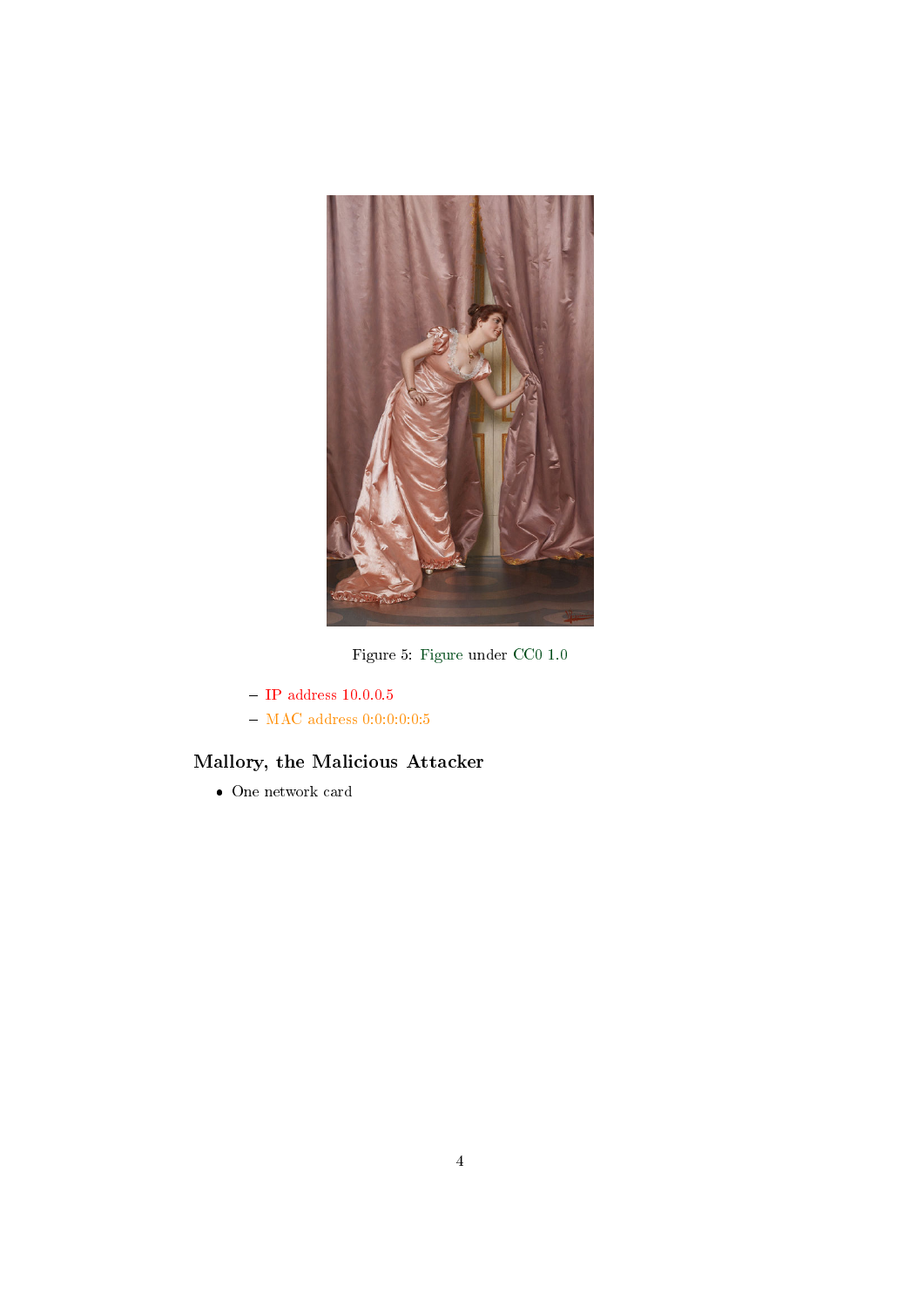

Figure 6: "Anonymous-Hacker" by [Frank Schwichtenberg](https://commons.wikimedia.org/wiki/User:Huhu_Uet) under [CC BY 4.0;](https://creativecommons.org/licenses/by/4.0/) from [Wikimedia Commons](https://commons.wikimedia.org/wiki/File:Anonymous_%E2%80%93_CeBIT_2016_00.jpg)

- $-$  IP address 10.0.0.6
- MAC address 0:0:0:6:6:6

#### Supporting Roles

- Dave, DNS server at IP address 10.0.0.2
- TCP/IP interfaces as necessary
	- E.g., java.net.Socket with Socket(IPAddressOrHostName, Port)
		- \* Standard interface
		- \* Vs [Internet architecture?](https://oer.gitlab.io/oer-courses/vm-neuland/Internet.html#slide-internet-architecture)
- More characters as necessary

## Task

- Send request from browser Bob to Web server Sarah
	- Use HTTP request GET /exam-solutions.html HTTP/1.1
		- \* More on HTTP in [separate presentation](https://oer.gitlab.io/oer-courses/cacs/Web-and-E-Mail.html)
		- \* Maybe tell a story involving all personas/roles
			- · You may want to change the name of the Web server and choose a suggestive name for the requested resource . . .